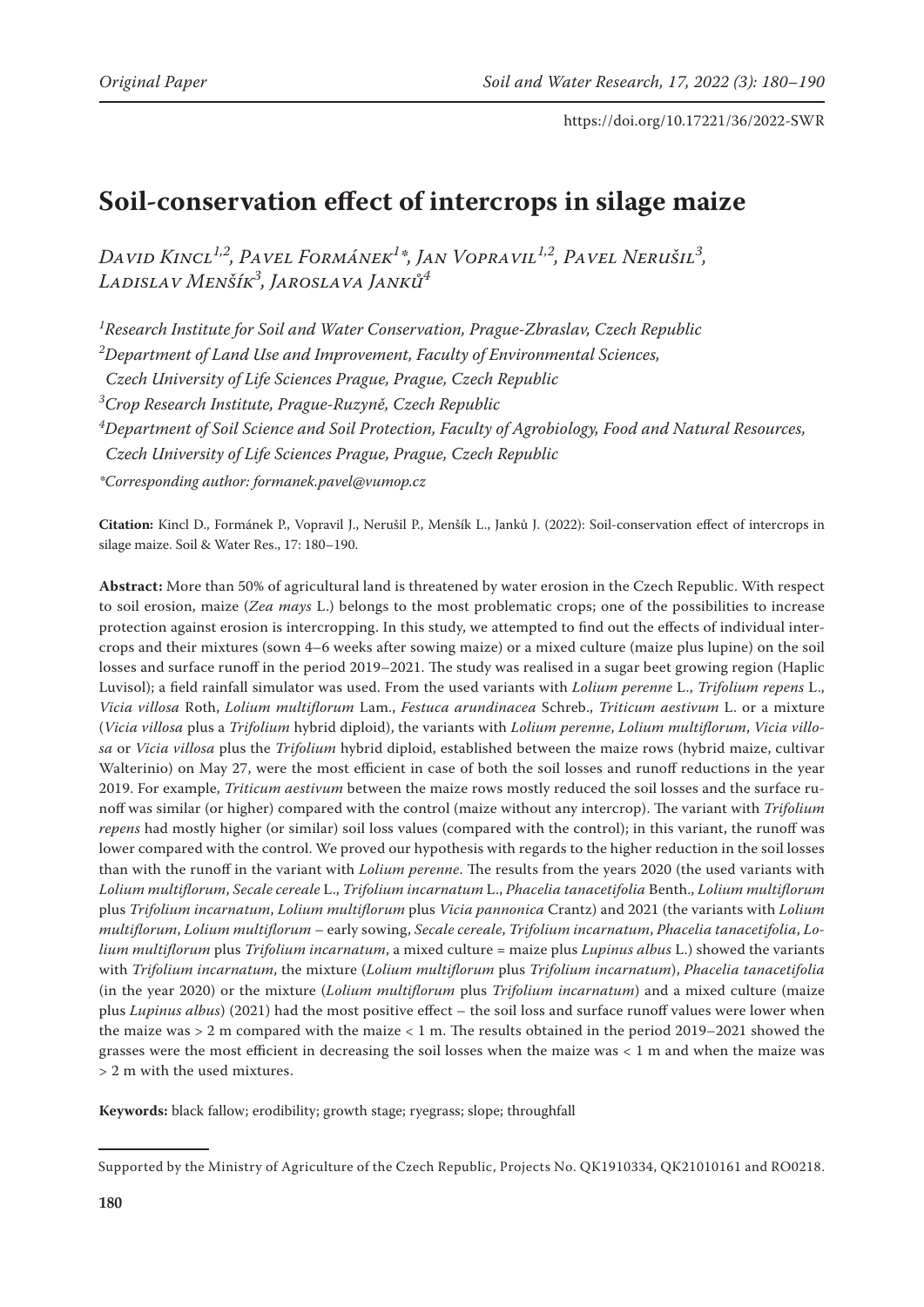In the Czech Republic, more than 50% of agricultural land is threatened by water erosion (and approximately 10% of agricultural land is threatened by wind erosion) – see Janeček et al. (2002); it is also stated, for example, the first soil erodibility maps (in the Czech Republic) were constructed in the 1960s – water and wind. In the Czech Republic, specific conditions for the occurrence of water erosion are given by the largest land blocks in Europe (thanks to the intensification of agricultural production in the former Czechoslovakia) as well as balks or dirt road ploughing, etc., and interest in investing in soil conservation measures (Karásek et al. 2019; Janeček et al. 2002; Boardman & Poesen 2006). Water erosion causes topsoil losses, the deposition of eroded soil in river beds and reservoirs, etc.; lower crop yields due erosion have been described in different publications (loss of the rooting depth, decrease in the plant‐available water, etc.) – see Frye et al. (1982), Becher et al. (1985), Lal and Moldenhauer (1987), Mokma and Sietz (1992), Tengberg et al. (1997), Zhang et al. (2021), etc.

Runoff and soil erosion are influenced by many factors including the vegetation cover (Gyssels et al. 2005; Zuazo & Pleguezuelo 2008). The aboveground and underground biomass (roots) play a role in reducing soil erosion (De Baets et al. 2011; Sinohara et al. 2016); plant roots have an effect on the soil porosity, aggregate stability, infiltration capacity, etc. (Angers & Caron 1998; Bacq-Labreuil et al. 2019). The effects of plant roots on the soil bulk density have been described by Liu et al. (2015). Different crops differ in their effect on soil erosion, for example, Gao et al. (2020) reported soybeans had a better effect on the soil erosion compared to maize. According to Lin et al. (2019), soil erosion processes are also influenced by both the slope gradient and rainfall intensity. One of the most problematical crops is maize (*Zea mays* L.) – see Laloy and Bielders (2010). Maize has a high energy value and starch concentration or yield potential, thus it is easy to ensile. Concerning maize yield trends in the Czech Republic (and the effects of precipitation, temperature, water deficit) – see Maitah et al. (2021). For example, maize belongs to narrow-leaf crops and intercepts most rainwater at the bottom of the leaves, where the water is transferred along the plant stems (Martello et al. 2015). Becher et al. (1985) studied the effect of water erosion on silage maize yields. Herout et al. (2018) studied three technologies of tillage (maize) – disc cultivator, strip-till, no-till. The authors found out that no-till

technology gave the lowest soil loss. One of the possibilities to increase the protection against erosion is intercropping – growing of two or more crops simultaneously on the same field (Jamriška 2002; Kintl et al. 2018, 2020). For example, intercrops can be established between maize rows using different methods (together with maize or later; concerning the later term, both hoeing and intercrop sowing can be realised). Shaw et al. (2009), for example, endeavoured to study when different intercrops should be sown (at maize sowing, eight weeks after maize sowing or soon after silage maize harvest). Lima et al. (2014) found the intercropping of maize with jack beans reduced the soil erosion compared with the use of maize or jack beans by themselves.

In this study, we attempted to determine how different intercrops and their mixtures (sown 4–6 weeks after sowing the maize) or a mixed culture (maize plus lupine) influence the soil losses and surface runoff measured in the third and fourth growth periods (concerning the definition of the periods – see Janeček et al. 2002 or Kabelka et al. 2019, 2021). We hypothesised the use of selected grasses, clovers, cereals or mixtures between the maize rows will lead to lower soil losses (Zhou & Shangguan 2008; Hůla et al. 2011; Sinohara et al. 2016; Lin et al. 2019). We also hypothesised a higher reduction in the soil losses than the runoff in the case of *Lolium perenne* (Zhou & Shangguan 2008).

#### **MATERIAL AND METHODS**

**Plot 1.** In 2019, one experimental plot (49°39'48.955''N, 16°43'27.390''E, 355 m a.s.l., Haplic Luvisol – IUSS Working Group WRB 2015) was selected near Jevíčko (the cadastral area of Chornice) in the Svitavy district in the Czech Republic (sugar beet growing region). This area is characterised by a mean annual air temperature of 7.4 °C and by a mean annual precipitation of 545 mm (the given climatic region of the Czech Republic – see Table I in the publication by Podhrázská et al. 2013). In the 2019 vegetation season, the sum of the precipitation and the mean air temperature were slightly higher (13.8 mm and 1.3 °C) compared with the long-term average from 1981 to 2010. In 2018, silage maize was cultivated on the experimental plot (an average slope of 6.6%). After the harvest in the autumn of 2018, an application of manure (25 t/ha) with consequent incorporation into the soil was realised. In the spring of 2019, both soil loosening and the incorporation of a digestate  $(20 \text{ m}^3/\text{ha})$  into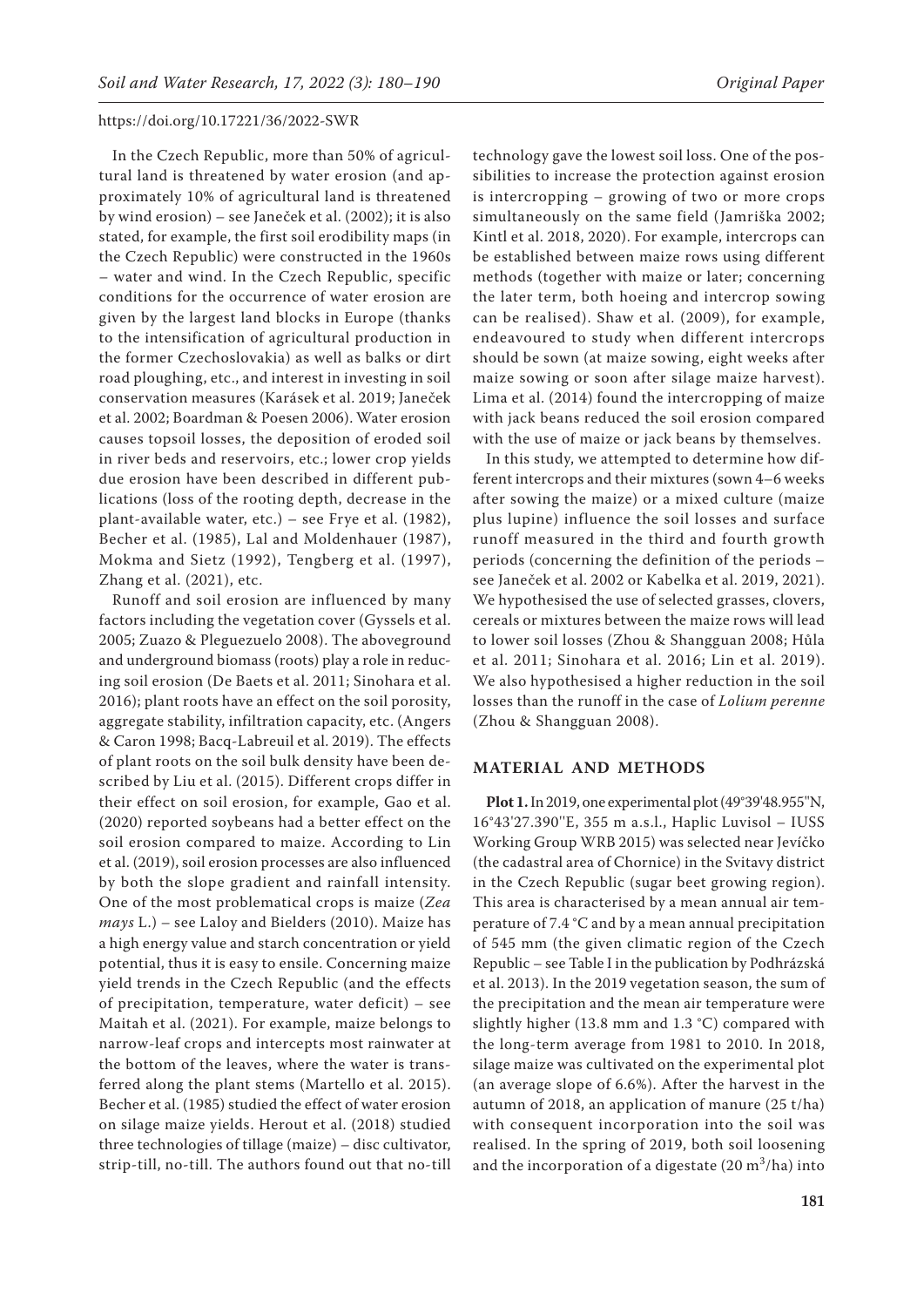the soil were also performed as well as an application of urea (100 kg/ha) and its incorporation during the seedbed preparation. In the middle of April, hybrid maize (cultivar Walterinio) was sown using a Horsch Maestro 8.70 CC (HORSCH, Germany) (99 thousand individuals per hectare) with a row spacing of 0.75 m; at the same time, Amofos (PhosAgro, Russia) (mineral fertiliser) was applied (150 kg/ha). The used intercrops (*Lolium perenne* Double (LPD), *Trifolium repens* Klondike (TRK), *Vicia villosa* Latigo (VVL), *Lolium multiflorum* Svatava (LMS), *Festuca arundinacea* Finelawn (FAF), *Triticum aestivum* Juuf (TRJ)) and a mixture (*Vicia villosa* plus the *Trifolium* hybrid diploid Soufflet Agro (VVTS)) were sown (3–5 leaves, 15–20 cm) using a four-row experimental testing machine (P&L Ltd., Czech Republic) which was used for both the hoeing and sowing (row widths of 0.3 m). All the variants were compared with two control variants (the variant with maize without any intercrop as well as black fallow). Three days after sowing the intercrops, a broadcast and post-emergent application of Laudis (Bayer AG, Germany) (2 L/ha) with an Amazone Pantera 450 (Amazone, Germany) was performed. In the course of the vegetation season, the experimental plot was slightly damaged by rodents; some of the used intercrops were damaged by browsing.

**Plot 2.** In the spring of 2020, the experimental plot was selected in the cadastral area of Jaroměřice (49°62'39''N, 16°72'87''E, 350–360 m a.s.l.) in the Svitavy district in the Czech Republic (sugarbeet growing region). This area is characterised by a mean annual air temperature of 7.4 °C and by a mean annual precipitation of 545 mm (Haplic Luvisol – IUSS Working Group WRB 2015). In the 2020 vegetation season, the sum of the precipitation was higher (119 mm), and the mean air temperature was similar compared with the long–term average from 1981 to 2010. In 2019, silage maize was cultivated on the plot with an average slope of 8.7%. After the harvest (mulched stubble), an application of 20  $\text{m}^3$  liquid manure/ha with shallow incorporation into the soil and 25 t/ha of manure incorporated into the soil (25 cm) using a cultivator was realised. Before sowing, both soil loosening plus the incorporation of a digestate  $(20 \text{ m}^3/\text{ha})$  were realised. Also, Super Hume (UAS of America, Inc., USA) (5 L/ha) and urea (100 kg N/ha) were applied and incorporated during the seedbed preparation. In the middle of April, hybrid maize (cultivar Walterinio) was sown using a Kinze 3500 Interplant (Kinze Manufacturing, USA) (80 thousand individuals per hectare, 0.75 m). In the first half of July 2020, an aerial application of the biopesticide *TrichoLet*® (Biocont Laboratory Ltd., Czech Republic) was performed in two terms. The used intercrops (*Lolium multiflorum* (LM), *Secale cereale* (SC), *Trifolium incarnatum* (TI), *Phacelia tanacetifolia* (PT)) and their mixtures (*Lolium multiflorum* plus *Trifolium incarnatum* (LMTI), *Lolium multiflorum* plus *Vicia pannonica* (LMVP)) were sown (3–4 leaves) using a four–row experimental (multifunctional) testing machine (P&L Ltd.). All the variants were compared with two control variants (the variant with maize without any intercrop as well as black fallow). No damage to the plants by game was found in the course of the 2020vegetation season.

**Plot 3.** In the spring of 2021, the experimental plot was selected in the cadastral area of Jaroměřice approximately 200 m from experimental plot 2. In the 2021vegetation season, the sum of the precipitation and the mean air temperature were similar compared to the long-term average. Silage maize was cultivated on the plot in 2020 with an average slope 10%. After the harvest (mulched stubble), there was a postharvest application of 20  $\text{m}^3$  digestate/ha with shallow incorporation and an application of manure (25 t per ha) with its incorporation to a depth of 25 cm using a cultivator. In the spring of 2021, an application of 30  $m<sup>3</sup>$ digestate/ha was performed; Super Hume (5 L/ha) and urea (100 kg/ha) were applied during the seedbed preparation. At the end of April, hybrid maize (cultivar Walterinio) was sown using a Kinze 3500 (80 thousand individuals per hectare, 0.75 m). An aerial application of biopesticide *TrichoLet*® was performed in July. The used intercrops (*Lolium multiflorum* (LM), *Lolium multiflorum* – early sowing (LMES), *Secale cereale* (SC), *Trifolium incarnatum* (TI), *Phacelia tanacetifolia* (PT)) and their mixtures (*Lolium multiflorum* plus *Trifolium incarnatum* (LMTI)) were sown (the end of May, 3–4 leaves) using a four–row experimental (multifunctional = hoeing between maize rows, intercrop sowing, additional fertilisation of maize and a strip application of herbicide on the maize rows) testing machine (P&L Ltd.). Also, a mixed culture (maize plus *Lupinus albus* Zulika) was established (Kinze 3500 Interplant) in 2021; in this variant, two rows of maize alternated with two rows of lupine (0.375 m). All the variants were compared with two control variants (the variant with maize without any intercrop and black fallow). No damage to the crop by game was found in the course of the 2021vegetation season.

**Measurements.** The used field rainfall simulator (the rainfall simulation area  $= 21$  m, with a rainfall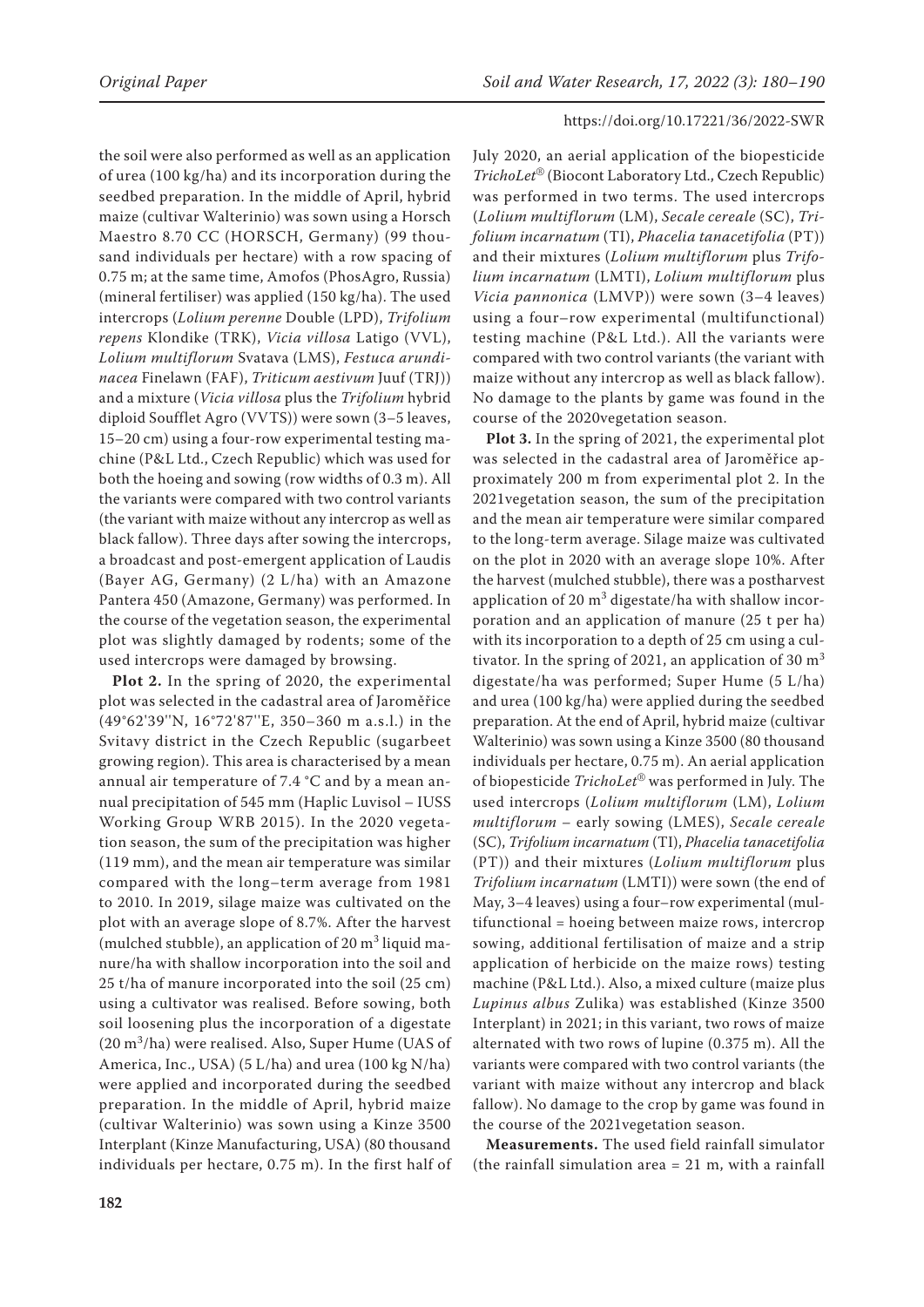intensity of 1.2 mm/min) plus the principles of measurement are described in different publications (e.g., Kabelka et al. 2019, 2021; Kincl et al. 2021). All the rainfall simulations were performed twice consecutively (the first measurement = 30 min of simulated rainfall on the soil with natural moisture; after a 15 min technological break, a second rainfall simulation for 15 min was performed on the same saturated soil). In the case of all the plots, the measurement was performed in the third cropstage period (the period from the end of the first month after sowing the maize to the end of second month after sowing the maize) and the fourth cropstage period (from the end of the third cropstage period to harvest) – see Janeček et al. (2002). The measurements were realised at the end of June and at the end of July when the maize was 0.5–0.9 m (5–7 leaves) or 2.3–3.4 m (12–13 leaves) tall in the years 2019 (plot 1), 2020 (plot 2) and 2021 (plot 3).

#### **RESULTS AND DISCUSSION**

In 2019, when the height of maize was 0.8–0.9 m (plot 1), the values of the soil loss were the lowest in the variants with *Lolium perenne* and *Lolium multiflorum* or *Triticum aestivum* (the first rainfall simulation = 30 min). These values were by 73.3% and 48.9% or 26% lower, respectively, compared with the variant with maize and without any intercrop. The highest values (by 89.3% or 42.7% higher compared with the variant without the intercrop) were found in case of the variants with *Trifolium repens*  or *Festuca arundinacea*, respectively (see Figure 1). In the case of the second simulation (15 min), the with *Vicia villosa*, *Lolium multiflorum* and *Lolium perenne* (58.6%, 61.4% and 62.9%, respectively, of the value from the variant with the maize and without any intercrop) – see Figure 1. The highest soil loss (by 3.6% higher compared with the variant without the intercrops) was in the case of *Triticum aestivum*. The values of the soil loss were the highest in the variant with black fallow (both rainfall simulations). The values of the surface runoff (the year 2019, plot 1, 0.8–0.9 m, 6–7 leaves) were reduced by 66.2% (LPD) < 57.4% (VVL) < 45.2% (LMS) < 27% (TRK)  $< 22.8\%$  (VVTS)  $< 1.1\%$  (TRJ) or increased by 0.8% (FAF) compared to the control variant without the intercrops (the first rainfall simulation); in the case of the second simulation, the surface runoff decreased by 45.4% (VVL) < 26% (LMS) < 24.2% (LPD) < 20.7% (FAF) < 19.8% (VVTS) < 14.5% (TRK) < 13.2% (TRJ). The highest runoff was determined in the variant with the black fallow (both rainfall simulations). In 2019, when the height of the maize was 2.5–2.6 m (12–13 leaves) (plot 1), the value of the soil loss decreased in all the variants compared with the variant with the maize and without any intercrop (the first rainfall simulation) – see Figure 1. The soil loss was the lowest in the variants with a mixture of *Vicia villosa* plus the *Trifolium* hybrid diploid Soufflet Agro (36.3% of the value from the variant without the intercrops) and *Vicia villosa* (39.2%) or *Lolium perenne* (58.8%). The surface runoff was 58.4% (TRK), 75.6% (LMS and VVTS), 82.7% (LPD), 87.3% (VVL), 90.9% (FAF) or 139.1% (TRJ) of the value from the control plot. In the case of the second simulation (15 min), the lowest soil loss 25%, 35.5% or 56.6% was found



Figure 1. The values of the soil loss in the case of the individual intercrops (and *Vicia villosa* plus *Trifolium* hybrid diploid) in the silage maize in 2019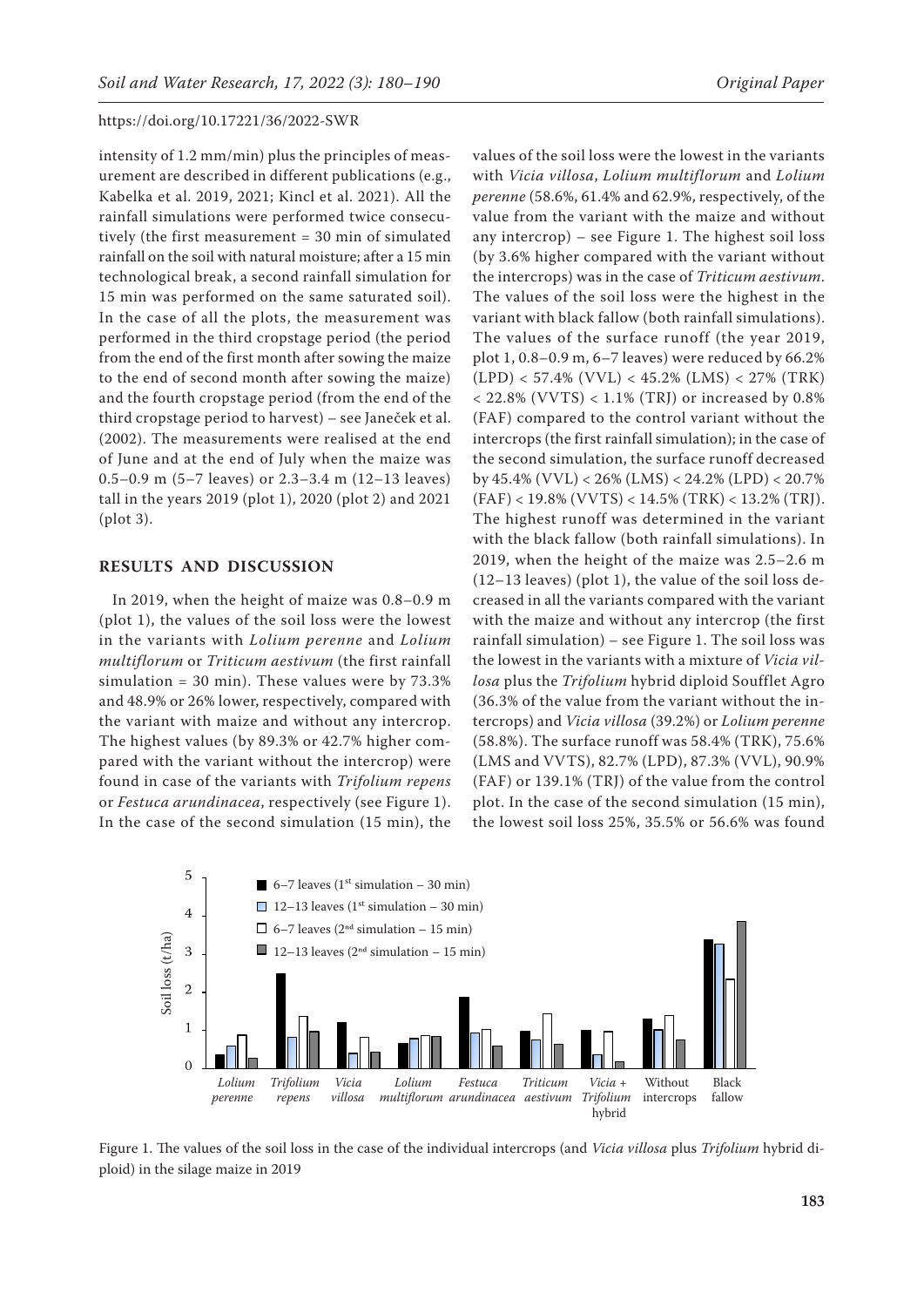in the variants with a mixture (*Vicia villosa* plus *Trifolium* hybrid diploid), *Lolium perenne* or *Vicia villosa*, respectively; in the variants with *Trifolium repens* and *Lolium multiflorum*, the loss was higher compared with the control (Figure 1). The surface runoff was 51.8% (LPD), 73.4% (VVL), 75.2% (TRK), 79.8% (VVTS), 89% (FAF), 97.7% (LMS) or 104.1% (TRJ) of the value from the control plot (maize). The soil loss and surface runoff were the highest on the black fallow plot (both rainfall simulations).

In 2020 (June 24–25, plot 2), the highest decrease in the soil loss was seen in the variant with *Trifolium incarnatum* (by 67.2% compared with the control), *Lolium multiflorum* + *Trifolium incarnatum* (54.7%) or *Secale cereale* (50%) – the first rainfall simulation (Figure 2). The surface runoff was in a range from 86.7% (LMTI) to 95.2% (LM) of the value from the control variant without any intercrop. Concerning the second simulation, the soil loss was the lowest in the variant with *Trifolium incarnatum* or *Phacelia tanacetifolia* (38.2% or 41.2% of the control, respectively); the highest loss (76.5%) was in the variants with *Lolium multiflorum* + *Trifolium incarnatum* and *Lolium multiflorum* + *Vicia pannonica* (Figure 2). The surface runoff values decreased by 7.6% (LM and  $SC$ ) – 11.2% (PT) compared with the control without intercrops. On July 27–29 (2.3–2.4 m plus 12–13 leaves, plot 2), the soil loss and surface runoff were relatively low compared with the previous measurements in 2020. No soil loss was found in the variants with *Lolium multiflorum*, *Trifolium incarnatum*, *Phacelia tanacetifolia* or *Lolium multiflorum* +

*Trifolium incarnatum* (the first rainfall simulation); in the variants with *Secale cereale* or *Lolium multiflorum* + *Vicia pannonica*, the soil loss was 14.3% of the control value (Figure 2). The surface runoff was 1.2% (LM), 3.1% (PT), 6.1% (LMTI), 12.3% (TI), 21.5% (LMVP) or 47.2% (LM) of the control value – the control value was lower (by 66%) compared with the control value from June. The use of the second simulation (15 min) showed no soil loss in the variants with *Trifolium incarnatum* or *Lolium multiflorum* + *Trifolium incarnatum*; in the variant with *Lolium multiflorum* + *Vicia pannonica*, the soil loss was 28.6% of the control value (Figure 2). The runoff values were 22.5% (LMTI), 35.5% (LM), 36% (PT), 43% (TI), 69% (SC) and 77.5% (LMVP) of the control value (maize). The soil loss and runoff in the variant with the black fallow were the same or similar (June) or higher (July) compared with the control without the intercrops (in 2020).

In 2021 (at the end of June, plot 3, 6–7 leaves), the lowest soil loss value (15.4% of that from the control variant) was in the mixed culture of maize plus *Lupinus albus* (the first rainfall simulation = 30 min); as shown in Figure 3, < 50% of the control was from the variants with *Lolium multiflorum* plus *Trifolium incarnatum* (23.1%), *Lolium multiflorum* – early sowing (30.8%) or *Trifolium incarnatum* (43.6%). The value of the surface runoff was 12.7% (maize plus *Lupinus albus*), 46.5% (LMTI), 63.7% (TI), 64.3% (LM), 66.2% (LMES), 74.5% (PT) or 79% (SC) of the value from the control plot without the intercrops. The use of intercrops (except for *Phacelia tanacetifolia*) or the



Figure 2. The values of the soil loss in the case of the individual intercrops (and *Lolium multiflorum* plus *Trifolium incarnatum* or *Lolium multiflorum* plus *Vicia pannonica*) in the silage maize in 2020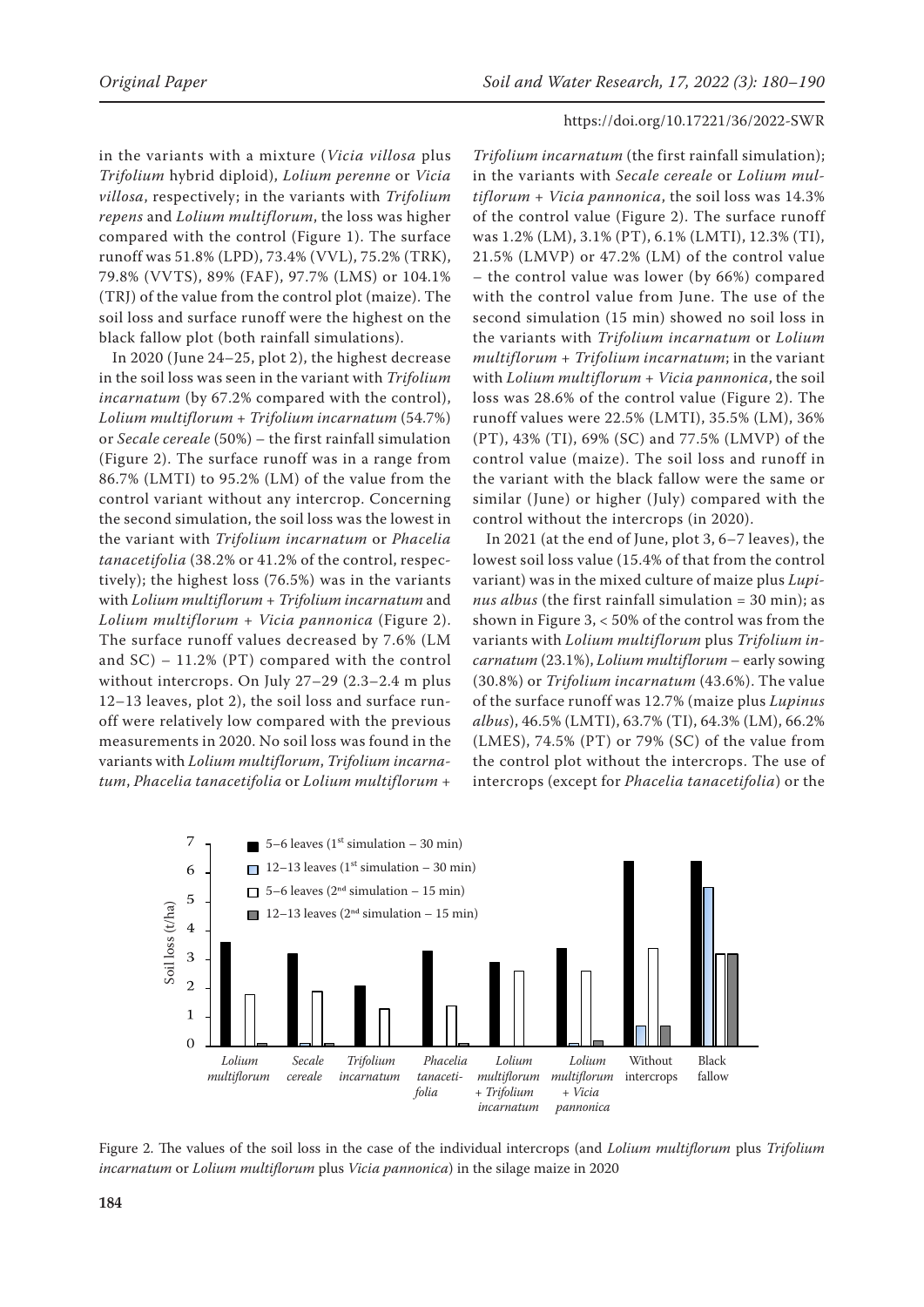

Figure 3. The values of the soil loss in the case of the individual intercrops (or *Lolium multiflorum* plus *Trifolium incarnatum*) in the silage maize or mixed culture (maize plus *Lupinus albus*) in 2021

mixed culture led to lower soil losses in the second simulation (Figure 3); 13% (or 30.4%) of the control value was found in the variant with maize plus *Lupinus albus* (or *Lolium multiflorum* plus *Trifolium incarnatum*). The runoff was 23% (maize plus *Lupinus albus*), 49.3% (LMTI), 80.4–84.5% (LM, TI, LMES, PT) or 89.9% (SC) of that from the control (maize without the intercrops). At the end of July (the year 2021, plot 3, 12–13 leaves), the soil loss values were lower compared with the previous measurements in 2021. As shown in Figure 3, the use of *Phacelia tanacetifolia* or *Lolium* plus *Trifolium* led to the lowest soil loss (< 1% of the value from the control plot). In the case of the maize plus lupine, the loss was 3.6% of the control value (30 min rainfall simulation). The runoff was 0.53% (PT), 10.6% (LMTI), 13.8% (maize plus lupine), 31.9% (TI), 41% (SC), 70.7% (LM) and 119% (LMES) of the control (maize). In the case of the second simulation, the soil loss ranged from 0 to 33.3% of the control; no soil loss (or 6.67% of the control value) was found out in the variant with *Phacelia tanacetifolia* (or *Lolium* plus *Trifolium*) – see Figure 3. The values of the runoff were 24.8% (PT), 47.7% (TI), 49% (LMTI), 54.2% (SC), 59.5% (LM), 69.3% (maize plus lupine) and 99.3% (LMES) of the control variant value. In 2021, the soil loss and runoff were higher in the variant with the black fallow compared with the control (maize). The results obtained in this study are also summarised in Table 1. As shown in Table 1, the highest reduction in the soil losses was in the case of the used grasses (June) or mixtures (July). Concerning the soil losses in the two months after the used cereal, clover, grass, and phacelia sowing in 2020–2021, see the fitted curves in Figure 4 and 5. As shown in Figure 4 and 5, the soil loss was 51.9, 38.2, 56.3 and 59.1% (*Secale cereale*, *Trifolium incarnatum*, *Lolium multiflorum* and *Phacelia tanacetifolia*, respectively) (30 min) and 71.4, 62.6, 65.6 and 79.3% (*Secale cereale*, *Trifolium incarnatum*, *Lolium multiflorum* and *Phacelia tanacetifolia*, respectively) (15 min) of the control (1 month after sowing); 2 months after sowing, the

Table 1. A summary of the results (soil losses) obtained in the period of 2019–2021

| Crops           | $3rd$ cropstage period |                                                     | $4th$ cropstage period                              |    |
|-----------------|------------------------|-----------------------------------------------------|-----------------------------------------------------|----|
|                 |                        | $1st$ simulation (30 min) $2nd$ simulation (15 min) | $1st$ simulation (30 min) $2nd$ simulation (15 min) |    |
| Cereals         | 61                     | 82                                                  | 44                                                  | 50 |
| Clovers         | 56                     |                                                     | 42                                                  | 64 |
| Grasses         | 42                     | 59                                                  | 59                                                  | 60 |
| <b>Mixtures</b> | 58                     | 74                                                  |                                                     | 20 |

The values represent the amount of soil loss related to the control – maize without intercrops (%)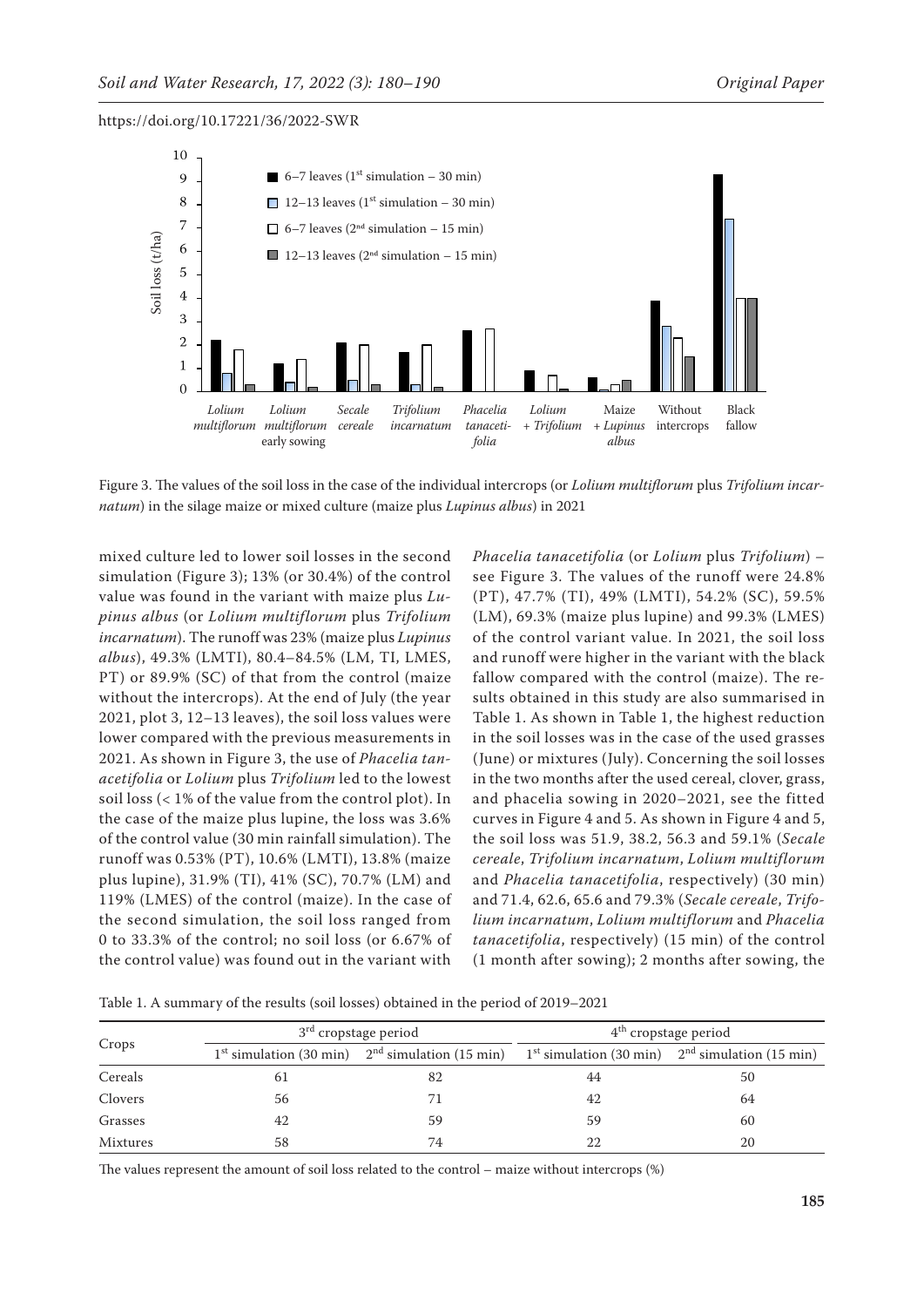

Figure 4. Soil losses in the two months after sowing the intercrops SC – *Secale cereale*; TI – *Trifolium incarnatum*; 30 min – the first simulation; 15 min – the second simulation

soil losses were 15.8, 5.4, 14.3 and 0.18% (*Secale cereale*, *Trifolium incarnatum*, *Lolium multiflorum* and *Phacelia tanacetifolia,* respectively) (30 min) and 13.8, 6.7, 17.1 and 7.15% (*Secale cereale*, *Trifolium incarnatum*, *Lolium multiflorum* and *Phacelia tanacetifolia,* respectively) (15 min) of the control.

The results from 2019 indicate that the variant with *Lolium perenne* (*Lolium multiflorum* or *Vicia villosa*) was one of the most efficient (soil losses and surface runoff). Zhou and Shangguan (2008) studied the effects of canopies and living roots (*Lolium perenne* L.) on the sediment yields and runoff; the experiments (conducted at 5-week intervals) started 12 weeks after planting. The authors showed that the runoff and sediment yields decreased with the plant growth; the reduction in the runoff was lower than the sediment reduction. In our study, we also found higher reductions in the soil losses than in the runoff in the variant with *Lolium perenne*. According to Zhou and Shangguan (2008), both the roots and canopies contributed to the soil erosion reductions. Nevertheless, ryegrass canopies contributed more to the reduction in the runoff (the effect of interception plus prolonged infiltration time) and the roots



Figure 5. Soil losses in the two months after sowing the intercrops LM – *Lolium multiflorum*; PT – *Phacelia tanacetifolia*; 30 min – the first simulation; 15 min – the second simulation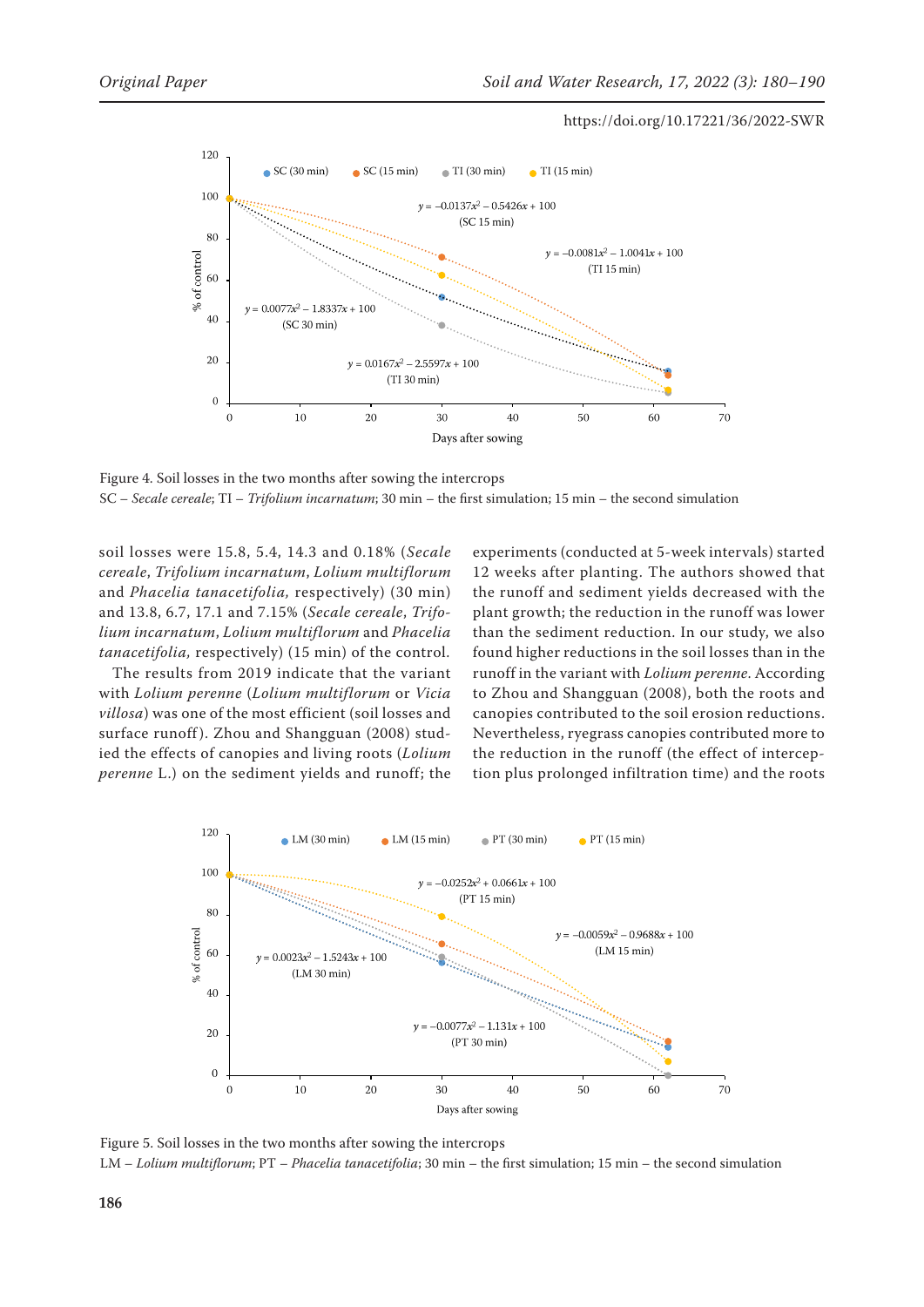contributed more to the reduction in the sediment yield because of their effect on the aggregate stability and soil anti-erodibility (Zhou & Shangguan 2008). Also, Katuwal et al. (2013), for example, studied the effects of *Lolium perenne* roots on the soil erosion. Their experiments were realised 4, 8 and 12 weeks after sowing. The authors, for example, state that the splash and wash erosion decreased exponentially with an increasing root density; no effects of the roots on the values of the bulk density and saturated hydraulic conductivity were observed. De Baets et al. (2011), for example, state plants with fine-branched root systems (such as *Lolium perenne*) are more effective in reducing the concentrated flow erosion rates compared with plants with tap root systems. The authors also mentioned differences in the aboveground biomass development of the studied plants (*Sinapis alba*, *Scale cereale*, *Phacelia tanacetifolia*, *Lolium perenne*, *Raphanus sativus*  subsp. *oleiferus* or *Avena sativa*). Lin et al. (2019) stated that wheat (and stubble) was more effective in reducing the sediment loss than the runoff; wheat stubble reduced 35.7% of the runoff and 68.2% of the sediment loss compared with the bare soil. In this study, the use of wheat between maize rows mostly led to lower values in the soil losses (except for the second simulation  $-0.8-0.9$  m) and similar or higher values of surface runoff compared with the control variant (only maize without the intercrops). Huang et al. (2013) state that the vegetation cover (ryegrass, purple medic or spring wheat) decreased the runoff intensity compared with the bare ground. Sinohara et al. (2016) studied the effects of *Trifolium repens* and *Avena sativa* on the erosion; according to the authors, clover is commonly used to revegetate slopes. The authors found a significant effect of the aboveground biomass on the soil erosion (a negative relationship between the percent of vegetation cover and the soil erosion rate); nevertheless, plant roots had no effect on the erosion. In this study (in 2019), the values of the soil loss in the variant with *Trifolium repens* were mostly higher (or similar) compared with the variant with maize without the intercrops; in the case of the runoff, the values were lower compared with the control variant. Wall et al. (1991) studied the effects of intercropping red clover with silage maize on the soil erosion as well as the silage maize yields. The authors stated that the intercropping led to runoff and soil loss reductions without any significant effect on the silage maize yields. In this study, the variants with *Trifolium incarnatum*,

*Phacelia tanacetifolia* or a mixed culture (maize plus lupine) were also among the most efficient; the different effects of *Phacelia tanacetifolia* on the aggregate size distribution and porosity were found to be dependent on the soil texture (Bacq-Labreuil et al. 2019). Jørgensen and Møller (2000) found that phacelia was one of the suitable crops for intercropping in maize as it suppressed weeds without any significant reductions in the maize yields. Concerning erosion, Malik et al. (2000) state that ryegrass and crimson clover were able to provide the best protection. Hůla et al. (2011) studied the effects of maize or oat cultivation (different variants) on the water runoff and soil losses during intensive rainfalls. As the authors presented in the figures, the loss of soil was mostly lower in the variant with triticale plus maize compared with maize (the variants with tillage plus seedbed preparation). As found in this study, the values of the soil losses and runoff were lower when the maize was > 2 m. Rain (or irrigation) partitioning by the maize (interception, throughfall and stemflow) varies across the crop growth stages (changes in the maximum water storage capacity, etc.) as reported by Ma et al. (2014), Zheng et al. (2018, 2021), Lin et al. (2020), etc.; the greatest effect on the splash erosion was reported in the case of throughfall. The width of the maize rows is also one of the factors influencing the throughfall and soil erosion. For example, Brant et al. (2017) proved the used 0.45 m wide silage maize rows (compared with 0.75 m rows) led to a decrease in the splash erosion in most of the studied years; the authors state positive correlations between the splash erosion values and the aerial precipitation (or throughfall). In the case of 0.75 m rows, the closest dependency between the throughfall and splash erosion was observed in the 125–250 mm zone of inter-rows. The authors also state that the values of the throughfall/aerial precipitation above the canopy ratio decreased from the centre of the inter-rows (the average value = 53.8%) toward the plant rows (the effect of water drip from leaves) – see also Martello et al. (2015); Brant et al. (2017) proved the ratio was influenced by both the plant length and the leaf area index. In case of maize, large fractions of rainfall can reach the soil as stemflow and concentrate in near-stem soils (e.g., Lin et al. 2020). The stemflow can enhance the erosion caused by the throughfall; it can lead to better crop growth or fertiliser losses (Parking & Codling 1990). The influence of the throughfall as well as the stemflow on the soil erosion (different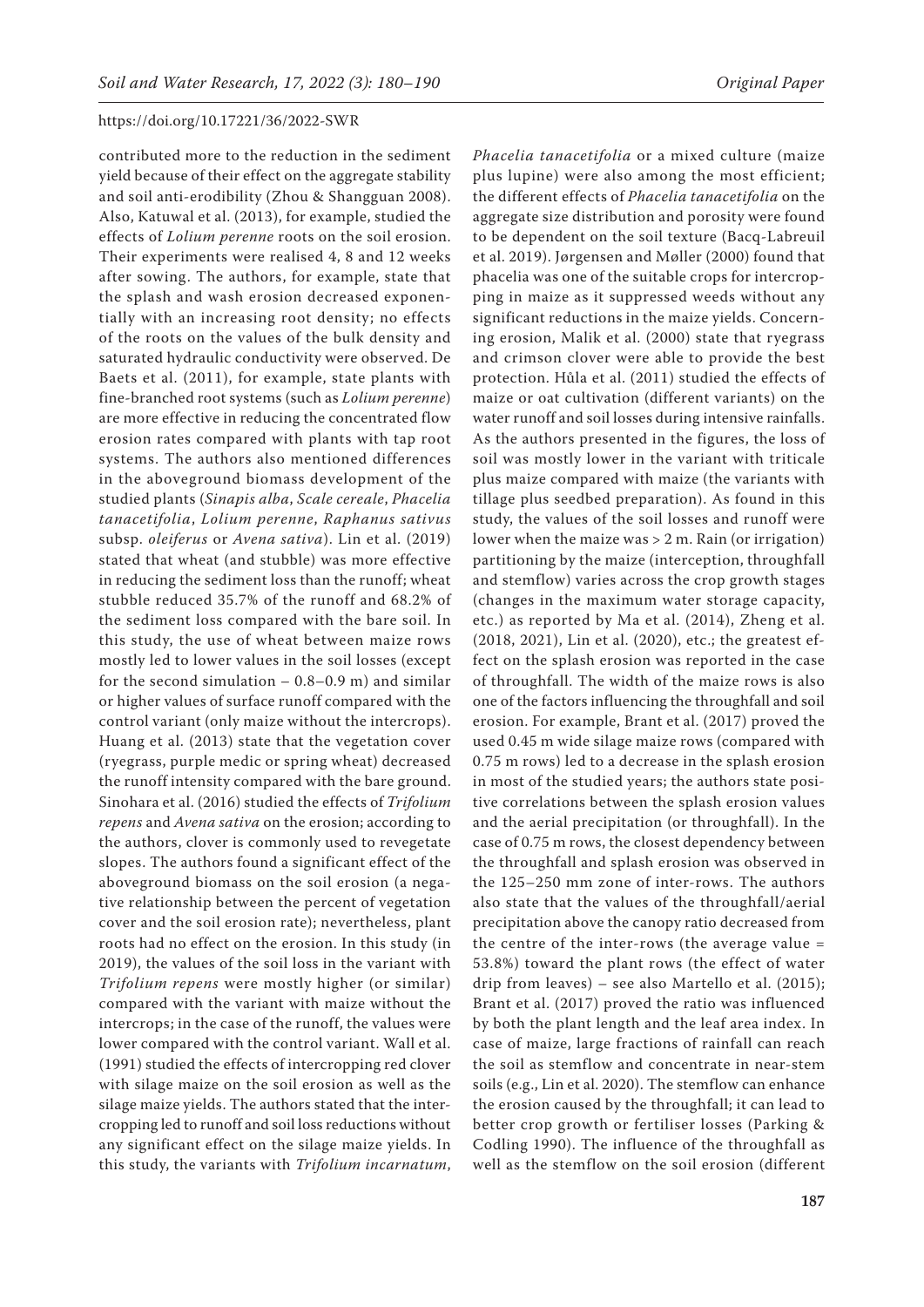physical processes) is discussed by Lin et al. (2020). As stated by Nazari et al. (2020) in the introductory part of their publication, 15–57% (and 35–84%) of the incident rainfall can reach the soil as throughfall (and stemflow) in the case of maize; some other authors reported 11.5–78% in the case of stemflow (Parking & Codling 1990; Martello et al. 2015; Liu et al. 2017 etc.). Non-uniform splash erosion determined mainly between the rows (maize) and directly under the leaf margins was reported by Ma et al. (2014); the effect of the rainfall intensity on the splash erosion differs according to the crop (see Ma et al. 2014). Haynes (1940) reported 7, 22 and 15% of precipitation intercepted by alfalfa, maize and soybeans, respectively.

# **CONCLUSION**

From the intercrops established between the maize rows on May 27 (*Lolium perenne* L.*, Trifolium repens* L., *Vicia villosa* Roth, *Lolium multiflorum* Lam., *Festuca arundinacea* Schreb., *Triticum aestivum* L. or the mixture of *Vicia villosa* plus *Trifolium* hybrid diploid), the variants with *Lolium perenne*, *Lolium multiflorum*, *Vicia villosa* or *Vicia villosa* plus the *Trifolium* hybrid diploid were the most efficient in the case of both the soil losses and runoff reductions in 2019. We proved our hypothesis and found higher reductions in the soil losses than in the runoff in the variant with *Lolium perenne*. *Triticum aestivum* between the maize rows mostly reduced the soil losses; the surface runoff was similar (or higher) compared with the control. Mostly higher (or similar) soil loss values and lower runoff values were seen in the variant with *Trifolium repens* compared with the control. In 2020, the variants with *Lolium multiflorum*, *Secale cereale* L., *Trifolium incarnatum* L*.*, *Phacelia tanacetifolia* Benth., *Lolium multiflorum* plus *Trifolium incarnatum*, *Lolium multiflorum* plus *Vicia pannonica* Crantz were established; the obtained results indicate that *Trifolium incarnatum*, the mixture (*Lolium multiflorum* plus *Trifolium incarnatum*) and *Phacelia tanacetifolia* (the year 2020) had the most positive effect. From the variants established in 2021 (*Lolium multiflorum*, *Lolium multiflorum* – early sowing, *Secale cereale*, *Trifolium incarnatum*, *Phacelia tanacetifolia*, *Lolium multiflorum* plus *Trifolium incarnatum*, the mixed culture = maize plus *Lupinus albus* L.), the mixture of *Lolium multiflorum*  plus *Trifolium incarnatum* and the mixed culture (maize plus *Lupinus albus*) were the most efficient. The soil losses and surface runoff were lower when

the maize was  $> 2$  m compared with the maize  $< 1$  m. The summary of the results obtained in the period 2019–2021 showed the grasses were the most efficient (soil losses) when the maize was  $< 1$  m and the mixtures were most efficient when the maize was > 2 m.

# **REFERENCES**

- Angers D.A., Caron J. (1998): Plant-induced changes in soil structure: Processes and feedbacks. Developments in Biogeochemistry, 42: 55–72.
- Bacq-Labreuil A., Crawford J., Mooney S.J., Neal A.L., Ritz K. (2019): Phacelia (*Phacelia tanacetifolia* Benth.) affects soil structure differently depending on soil texture. Plant and Soil, 441: 543–554.
- Becher H.H., Schwertmann U., Sturmer H. (1985): Crop yield reduction due to reduced plant available water caused by water erosion. In: El-Swaify S.A., Moldenhauer W.C., Lo A. (eds.): Soil Erosion and Conservation. Ankeny, Soil Conservation Society of America: 365–373.
- Boardman J., Poesen J. (2006): Soil erosion in Europe: Major processes, causes and consequences. In: Boardman J., Poesen J. (eds.): Soil Erosion in Europe. John Wiley & Sons, Ltd.
- Brant V., Zábranský P., Škeříková M., Pivec J., Kroulík M., Procházka L. (2017): Effect of row width on splash erosion and throughfall in silage maize crops. Soil and Water Research, 12: 39–50.
- De Baets S., Poesen J., Meersmans J., Serlet L. (2011): Cover crops and their erosion-reducing effects during concentrated flow erosion. Catena, 85: 237–244.
- Frye W.W., Ebelhar S.A., Murdock L.W., Blevins R.L. (1982): Soil erosion effects on properties and productivity of two Kentucky soils. Soil Science Society of America Journal, 46: 1051–1055.
- Gao J., Bai Y., Cui H., Zhang Y. (2020): The effect of different crops and slopes on runoff and soil erosion. Water Practice and Technology, 15: 773–780.
- Gyssels G., Poesen J., Bochet E., Li Y. (2005): Impact of plant roots on the resistance of soils to erosion by water: A review. Progress in Physical Geography, 29: 189–217.
- Haynes J.L. (1940): Ground rainfall under vegetative canopy of crops. Journal of the American Society of Agronomy, 32: 176–184.
- Herout M., Koukolíček J., Kincl D., Pazderů K., Tomášek J., Urban J., Pulkrábek J. (2018): Impacts of technology and the width of rows on water infiltration and soil loss in the early development of maize on sloping lands. Plant, Soil and Environment, 64: 498–503.
- Huang J., Zhao X., Wu P. (2013): Surface runoff volumes from vegetated slopes during simulated rainfall events. Journal of Soil Water Conservation, 68: 283–295.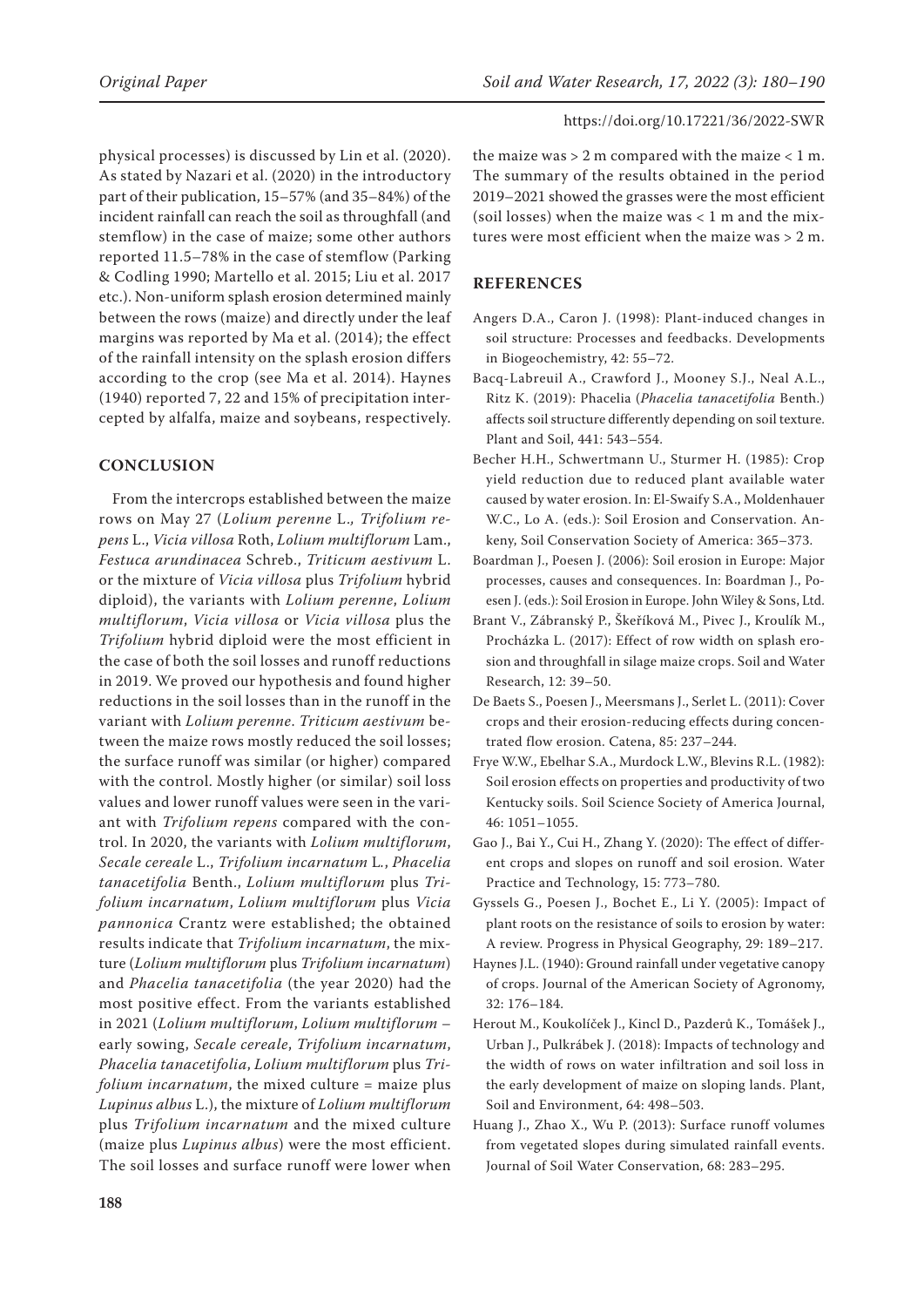- Hůla J., Novák P., Kovaříček P., Staněk L. (2011): Indicators of water soil erosion. Mechanizace zemědělství, 61: 152–158. (in Czech)
- IUSS Working Group WRB (2015): World Reference Base for Soil Resources 2014. International Soil Classification System for Naming Soils and Creating Legends for Soil Maps. Update 2015. Rome, FAO.
- Jamriška P. (2002): The effect of undersowing time of clover crops and weeds on silage maize yields. Rostlinná Výroba, 48: 361–367.
- Janeček M., Bohuslávek J., Dumbrovský M., Gergel J., Hrádek F., Kovář P., Kubátová E., Pasák V., Pivcová J., Tippl M., Toman F., Tomanová O., Váška J. (2002): Ochrana zemědělské půdy před erozí. Praha, Nakladatelství ISV. (in Czech)
- Jørgensen V., Møller E. (2000): Intercropping of different secondary crops in maize. Acta Agriculturae Scandinavica, Section B – Soil & Plant Science, 50: 82–88.
- Kabelka D., Kincl D., Janeček M., Vopravil J., Vráblík P. (2019): Reduction in soil organic matter loss caused by water erosion in inter-rows of hop gardens. Soil and Water Research, 14: 172–182.
- Kabelka D., Kincl D., Vopravil J., Vráblík P. (2021): Impact of cover crops in inter-rows of hop gardens on reducing soil loss due to water erosion. Plant, Soil and Environment, 67: 230–235.
- Karásek P., Kučera J., Szturc J., Podhrázská J., Konečná J. (2019): Causes of water erosion and benefits of antierosion measures in model locality Starovice – Hustopeče (South Moravia region, Czech Republic). Journal of Ecological Engineering, 20: 95–105.
- Katuwal S., Vermang J., Cornelis W.M., Gabriels D., Moldrup P., De Jonge L.W. (2013): Effect of root density on erosion and erodibility of a loamy soil under simulated rain. Soil Science, 178: 29–36.
- Kincl D., Kabelka D., Vopravil J., Heřmanovská D. (2021): Estimating the curve number for conventional and soil conservation technologies using a rainfall simulator. Soil and Water Research, 16: 95–102.
- Kintl A., Elbl J., Lošák T., Vaverková D.M., Nedělník J. (2018): Mixed intercropping of wheat and white clover to enhance the sustainability of the conventional cropping system: Effects on biomass production and leaching of mineral nitrogen. Sustainability, 10: 3367.
- Kintl A., Elbl J., Vítěz T., Brtnický M., Skládanka J., Hammerschmiedt T., Vítězová M. (2020): Possibilities of using white sweetclover grown in mixture with maize for biomethane production. Agronomy, 10: 1407.
- Lal R., Moldenhauer W.C. (1987): Effects of soil erosion on crop productivity. Critical Reviews in Plant Science, 5: 303–367.
- Laloy E., Bielders C.L. (2010): Effect of intercropping period management on runoff and erosion in a maize cropping system. Journal of Environmental Quality, 39: 1001–1008.
- Lima P.L.T., Silva M.L.N., Curi N., Quinton J. (2014): Soil loss by water erosion in areas under maize and jack beans intercropped and monocultures. Cienc e Agrotecnologia, 38: 129–139.
- Lin M., Sadeghi S.M.M., Van Stan J.T. (2020): Partitioning of rainfall and sprinkler-irrigation by crop canopies: A global review and evaluation of available research. Hydrology, 7: 1–13.
- Lin Q., Xu Q., Wu F., Li T. (2019): Effects of wheat in regulating runoff and sediment on different slope gradients and under different rainfall intensities. Catena, 183: 104196.
- Liu B., Xie G., Zhang X., Zhao Y., Yin X., Cheng C. (2015): Vegetation root system, soil erosion and ecohydrology system: A review. In: Proceedings of the 2015 International Forum on Energy, Environment Science and Materials. Series: Advances in Engineering Research, Atlantis Press.
- Liu H., Zhang L., Zhang R., Wang X., Li Y. (2017): In situ method for measurement of the stem flow of maize. International Journal of Plant Soil Science, 19: 1–7.
- Ma B., Yu X., Ma F., Li Z., Wu F. (2014): Effects of crop canopies on rain splash detachment. PLoS ONE, 9: e99717.
- Maitah M., Malec K., Maitah K. (2021): Influence of precipitation and temperature on maize production in the Czech Republic from 2002 to 2019. Scientific Reports, 11: 10467.
- Malik R.K., Green T.H., Brown G.F., Mays D. (2000): Use of cover crops in short rotation hardwood plantations to control erosion. Biomass and Bioenergy, 18: 479–487.
- Martello M., Dal Ferro N., Bortolini L., Morari F. (2015): Effect of incident rainfall redistribution by maize canopy on soil moisture at the crop row scale. Water (Switzerland), 7: 2254–2271.
- Mokma D.J., Sietz M.A. (1992): Effects of soil erosion on corn yields on Marlette soils in South-central Michigan. Journal of Soil and Water Conservation, 47: 325–327.
- Nazari M., Sadeghi S.M.M., Van Stan J.T., Chaichi M.R. (2020): Rainfall interception and redistribution by maize farmland in central Iran. Journal of Hydrology: Regional Studies, 27: 1–10.
- Parkin T.B., Codling E.E. (1990): Rainfall distribution under a corn canopy: Implications for managing agrochemicals. Agronomy Journal, 82: 1166–1169.
- Podhrázská J., Kučera J., Středa T., Středová H. (2013): Effect of changes in some climatic factors on wind erosion risks – the case study of South Moravia. Acta Universitatis Agriculturae et Silviculturae Mendelianae Brunensis, 61: 1829–1837.
- Shaw S.R., Johnstone P.R., Rogers B.T., Reid J.B. (2009): Intercropping maize-silage in New Zealand. Agronomy New Zealand, 39: 33–45.